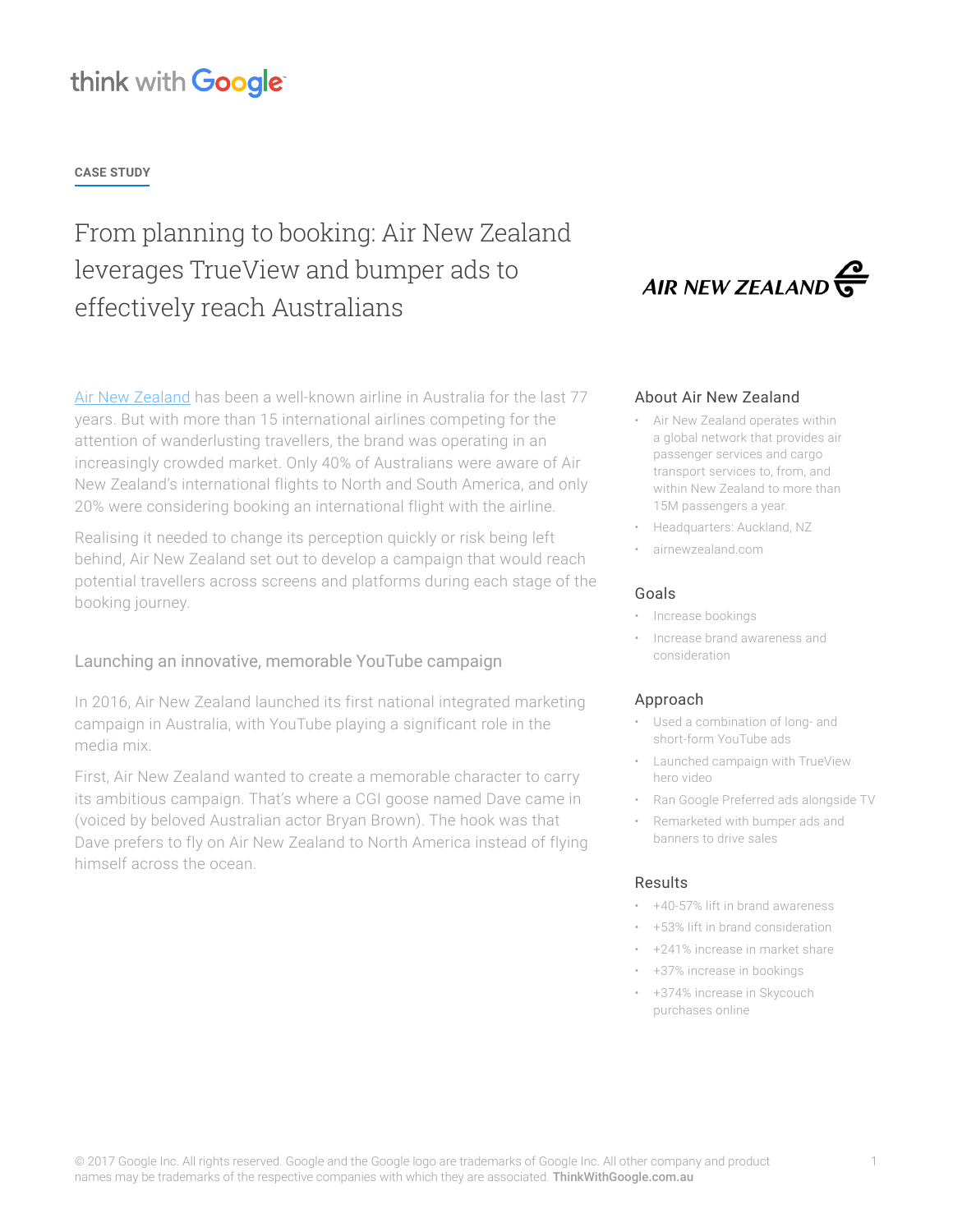# think with Google



[Dave's Found a Better Way to Fly with Air New Zealand](https://www.youtube.com/watch?v=oLTUz9qk45o&index=2&list=PLPJtOb-zyV5TDPMo17IUIjHPrctDXcm9j)

After working on executional planning earlier in the year, Air New Zealand launched the campaign using an innovative content strategy to create and distribute the ads on YouTube. A "hero" video ran as the broad awareness piece, telling the full story of "Dave the goose" and showing off the airline. Shorter ads served across YouTube featured the character enjoying specific features like the Skycouch, luggage-free connections through Auckland, and destinations like LA. This content encouraged planning, while other helpful videos included price points with the destinations to encourage booking.

## Reaching potential travellers with TrueView + bumpers strategy

Air New Zealand knew its hero video would be perfect for TV, but having one good piece of content in one place wasn't enough. Before running the hero video in cinemas and on TV, the brand introduced Dave on YouTube with [bumper ads](https://support.google.com/adwords/answer/7159363?hl=en) that ran for 24 hours. These [six-second videos](https://www.youtube.com/watch?v=ApC3W1v_lUQ) got Australians quickly acquainted with the high-flying goose character, teasing and amplifying the hero piece.



© 2017 Google Inc. All rights reserved. Google and the Google logo are trademarks of Google Inc. All other company and product names may be trademarks of the respective companies with which they are associated. [ThinkWithGoogle.com.](https://www.thinkwithgoogle.com/collections/canada.html)au